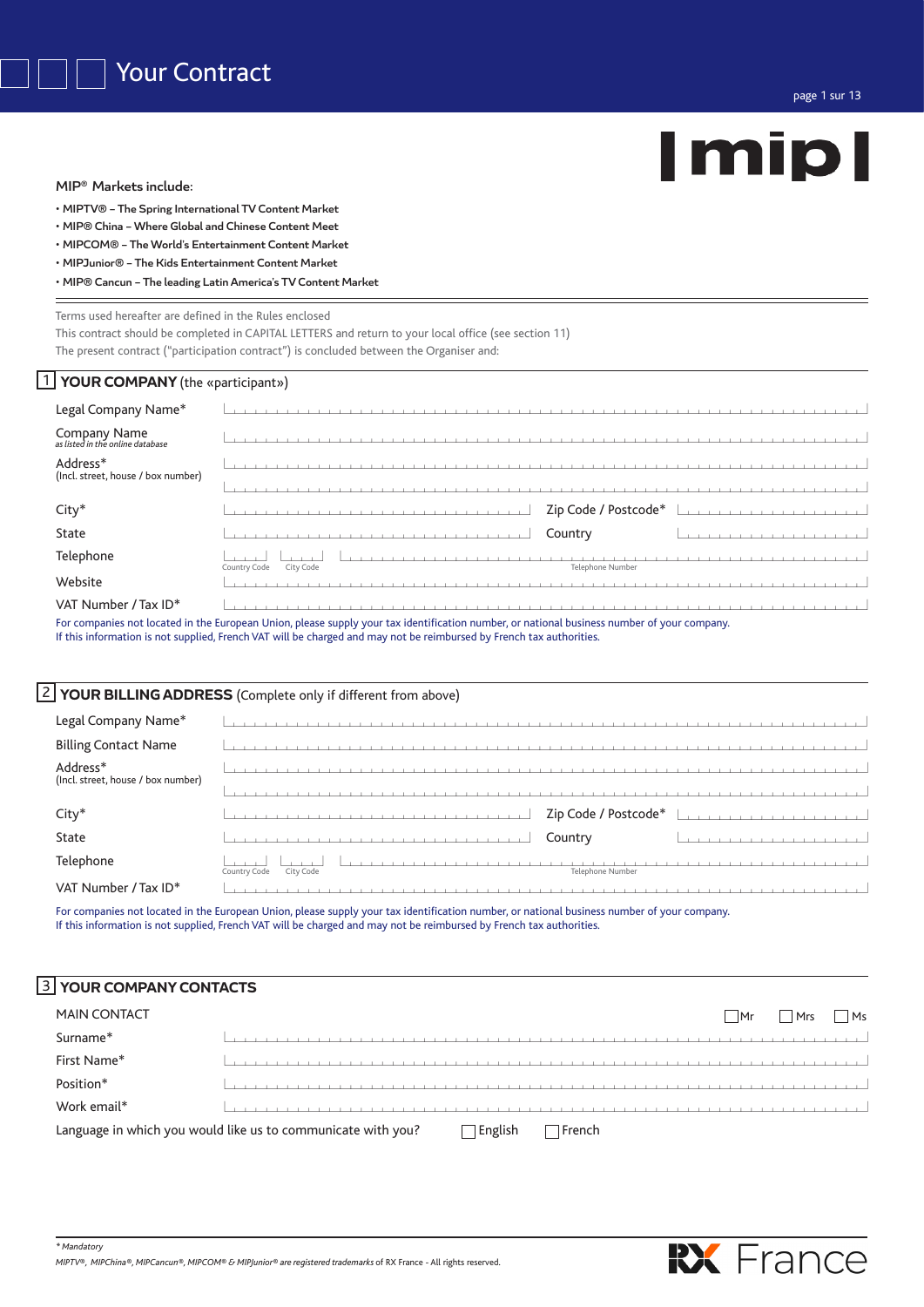

## **COMPANY PROFILE 4** *•*

# 1. Your Company's (or Division's) Main Activity

*From the list of activities below, please indicate in the red boxes, which number is related to your*

Primary activity **Secondary activity** 

These are obligatory fields for the Online Database. The Organiser reserves the right to list or modify this information if this section is incorrectly/not completed. Only activities mentioned in the above boxes will be listed in the Online Database & Programme listings.

# CONTENT DISTRIBUTION - MEDIA RIGHTS

1 - Distribution

# CONTENT CREATION - RIGHT HOLDERS

- 2 Production
- 3 Licensing IP Merchandising
- 4 (Video) Gaming Esports
- 5 Book publisher Literary agency

# REGIONAL OR REPRESENTATIVE PAVILION

6 - Official organisation - Association

# CONTENT SOURCING - COMMISSIONING

- 7 Broadcasting TV channel
- 8 Streaming platform OTT VOD
- 9 Other platforms Aggregator DVD Inflight Theatrical Institutional

# SERVICES & SUPPORTS

- 10 Consulting company Third party suppliers
- 11 Advertising Brand Media Agency
- 12 Content Technology provider
- 13 Post-production Dubbing Studio

# FINANCING & INVESTORS

14 - Film Commission - Investment company - Fund - Bank

# **OTHERS**

- 15 PR Talent Agency
- 16- University Institute
- 17 Press Newspaper
- 18 Other

*RX France, a French joint stock company with a capital of 90,000,000 euros, having its registered offices at 52 Quai Dion Bouton 92800 Puteaux , France, registered with the Nanterre Companies Registry under n°410 219 364*

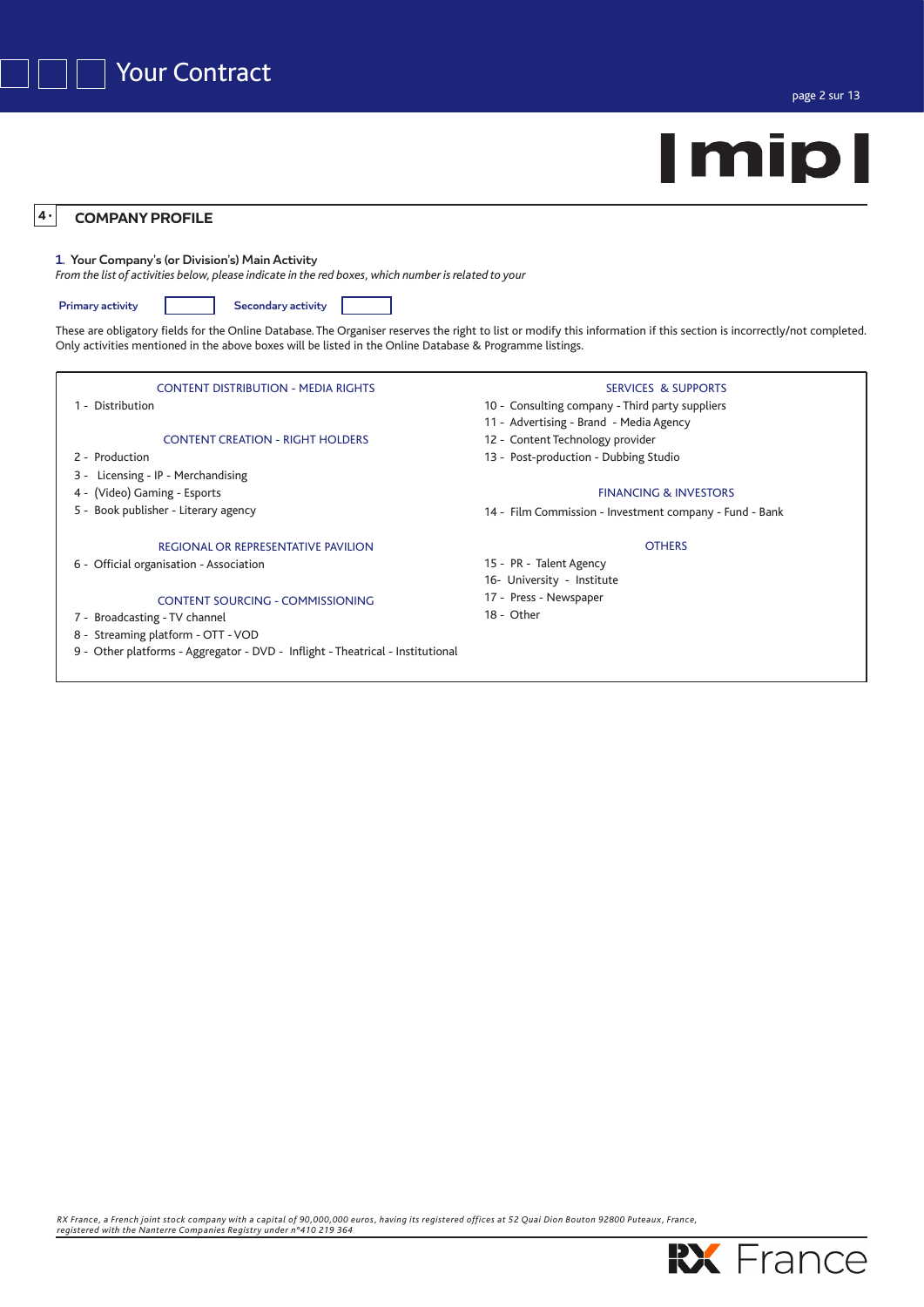

# miptv.

*04 - 06 Avril 2022* • *Palais des Festivals, Cannes, France*

# **5** *•***YOUR BOOKING**



| 2. Your Upsell                                                                                                                                                                                                                                                                                 | Price per<br>company<br>(excl.tax) | Quantity     | <b>TOTAL</b>                                                                 |
|------------------------------------------------------------------------------------------------------------------------------------------------------------------------------------------------------------------------------------------------------------------------------------------------|------------------------------------|--------------|------------------------------------------------------------------------------|
| <b>ESSENTIAL PACKAGE</b> (one per company only)<br>Your package includes:<br>> 1 Company page + Lead generator available on the platform<br>> Basic Directory Listing<br>> Up to 3 Uploads of programmes/projects with videos, pictures and details                                            | €700                               | 1            | $\epsilon$ $\rightarrow$ $\rightarrow$ $\rightarrow$                         |
| <b>BOOSTER PACKAGE</b> (one per company only)<br>Your package includes:<br>> 1 Company page + Lead generator available on the platform<br>> Premium Directory Listing<br>> Up to 9 Uploads of programmes/projects with videos, pictures and details<br>> Additional visibility for content     | €1.970                             | 1            |                                                                              |
| <b>PREMIUM PACKAGE</b> (one per company only)<br>Your package includes:<br>> 1 Company page + Lead generator available on the platform<br>> Premium Directory listing<br>> up to 20-60 Uploads of programmes/projects with videos, pictures and details<br>> Additional visibility for content | €4.970                             | $\mathbf{1}$ | $\epsilon$ $\epsilon$ $\epsilon$ $\epsilon$ $\epsilon$ $\epsilon$ $\epsilon$ |

 $\overline{TOTAL}$  (Tax excluded)\*  $\leftarrow$   $\leftarrow$   $\rightarrow$   $\rightarrow$   $\rightarrow$ 

RX France, a French joint stock company with a capital of 90,000,000 euros, having its registered offices at 52 Quai Dion Bouton 92800 Puteaux, France,<br>registered with the Nanterre Companies Registry under n°410 219 364



page 3 sur 13

# **Imipl**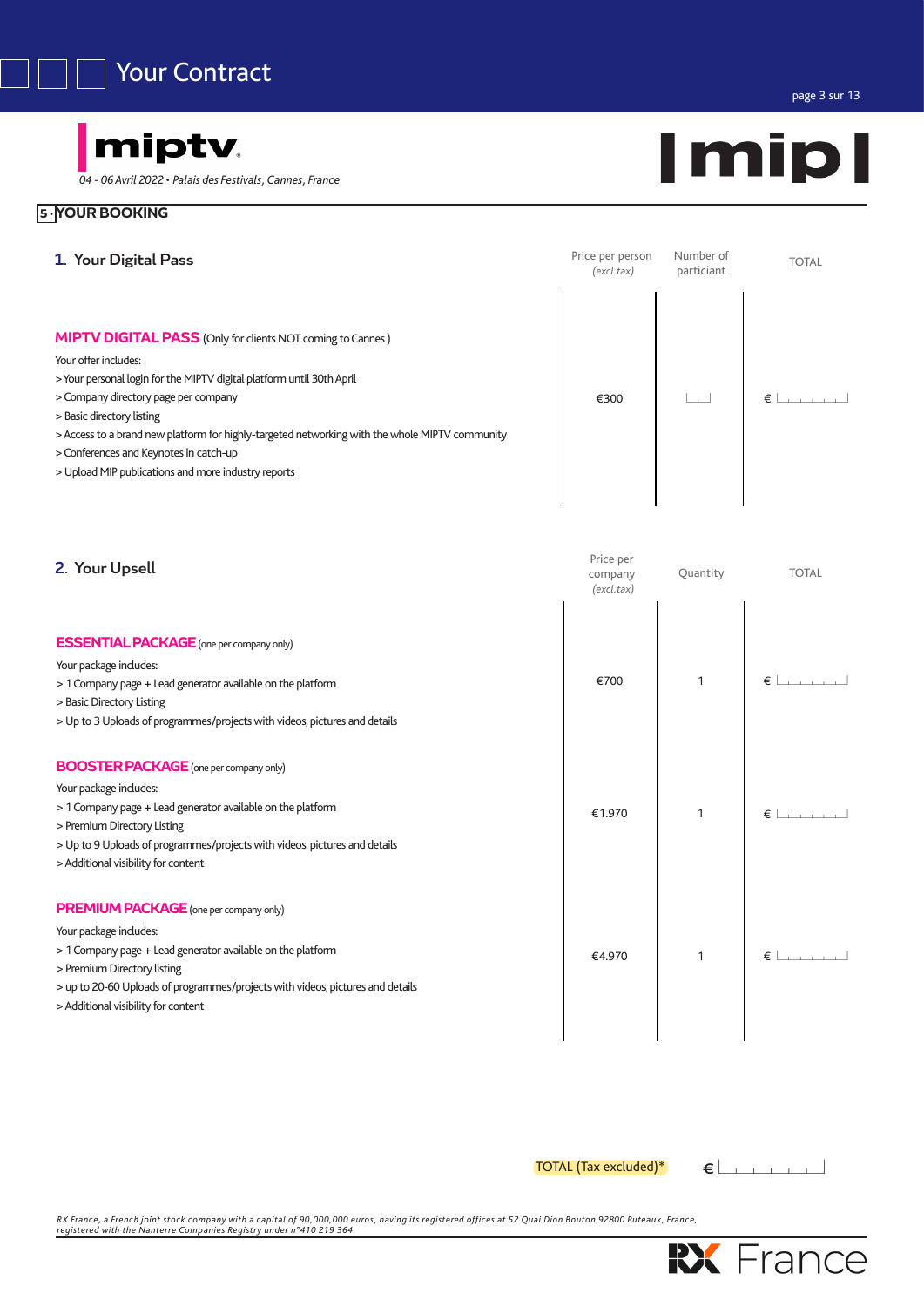

**TOTAL PAYMENT OF YOUR BOOKING** («participation fee»)

| TOTAL DUE FOR ONLINE REGISTRATION (incl. VAT)* $\epsilon$ |  |
|-----------------------------------------------------------|--|
| TOTAL DUE FOR ONLINE SERVICES (incl. VAT)* $\epsilon$     |  |

BALANCE DUE (incl. VAT)\*  $\in$ 

ONLINE REGISTRATION & SERVICES:

+20% VAT is OBLIGATORY for: ALL FRENCH CUSTOMERS, EU CUSTOMERS NOT SUBJECT TO VAT & NON-EU CUSTOMERS NOT SUBJECT TO CORPORATE INCOME TAX 0% VAT for EU (French customers excluded) & NON-EU CUSTOMERS WITH A VAT REGISTRATION NUMBER

Instructions for sales recuperation will be sent with your invoice.

**TERMS OF PAYMENT**

**6** *•*

**7** *•*

Full payment must be made upon signature of the participation contract. Details of how to pay can be found on the following page.

# **<sup>8</sup>** *•* **COVID-19 EXCEPTIONAL CONDITIONS**

Online services conditions :

The Participant is informed that the cancellation of the Physical Event may not necessarily lead to the cancellation of the Online Services covered by the present participation contract; should the Organiser be able to provide these services, the Participant would remain liable for payment of the corresponding fees.

# **DECLARATION OF AGREEMENT <sup>9</sup>***•*

General - The undersigned acknowledges, agrees and warrants on behalf of his/her organisation that:

- he/she is duly authorised to execute and perform this Contract.
- he/she has received all necessary information from the show organizer in order to sign this Contract.
- he/she has read and will comply with the General Tradeshow Rules («Rules») printed hereafter, which are an entire part of this Contract.
- its signature herein is the manifestation of the Participant's acceptance of the Organiser offer by which the contract is formed.

Privacy and Data Policy - The undersigned warrants that he/she has duly obtained his/her organisation's appropriate personnel or representatives individual consent to provide personal data and informed them that personal data is (i) being processed subject to Article "Privacy and Data Policy" of the Rules and the Organiser's Privacy Policy (https://privacy.reedexpo.com/en-gb.html) for the purpose of carrying out its contractual obligations and promoting its activity ; (ii) made accessible to all tradeshow's participants that may be located in countries or territories outside of the European Economic Area even where such country or territory may not provide a sufficient level of protection equivalent to that within the European Economic Area. He/she has duly informed his/her organisation's appropriate personnel or representatives of their right to access, obtain, correct and oppose the use of their personal data by writing to privacy center ( privacy. reedexpo.com/en-gb/privacy-centre.html).

| <b>SURNAME</b>    |  |  |  |  |  |                   |  |  |  |  |   |        |               |  |  |  |  |  |  |  |  |  |  |
|-------------------|--|--|--|--|--|-------------------|--|--|--|--|---|--------|---------------|--|--|--|--|--|--|--|--|--|--|
| <b>First Name</b> |  |  |  |  |  |                   |  |  |  |  |   |        |               |  |  |  |  |  |  |  |  |  |  |
| Position          |  |  |  |  |  | $\sim$ 1 $\sim$ 1 |  |  |  |  | . | $\sim$ | and the state |  |  |  |  |  |  |  |  |  |  |

| <b>X</b> Signature (COMPULSORY) | X Date (COMPULSORY) | X Stamp |
|---------------------------------|---------------------|---------|

# **THIS CONTRACT IS FINAL AND BINDING**

*RX France, a French joint stock company with a capital of 90,000,000 euros, having its registered offices at 52 Quai Dion Bouton 92800 Puteaux , France, registered with the Nanterre Companies Registry under n°410 219 364*

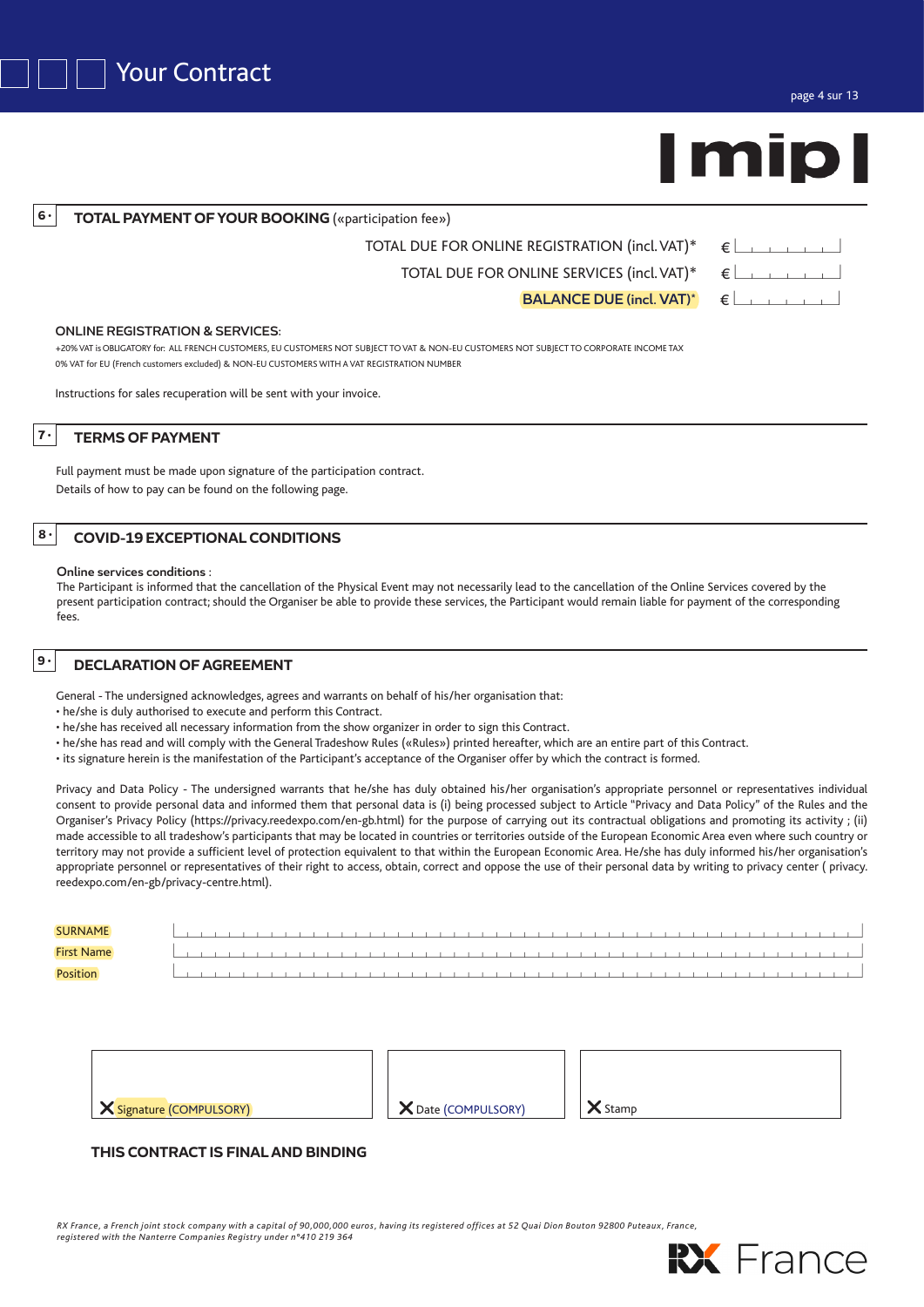



### **WAYS TO PAY 10***•*

# **PAYMENT BY BANK TRANSFER**

This bank order must be made with the following indications: ''Payment at no costs for the beneficiary'' together with the legal company name, name of event and invoice number.

Please send us a copy of the wire transfer to facilitate the identification of your payment.

| Bank code | Agency code | Account<br>number                                                                  | Control | <b>Banking domiciliation</b>              | Swift code / BIC   | Account owner                              | <b>EU VAT Number</b> |
|-----------|-------------|------------------------------------------------------------------------------------|---------|-------------------------------------------|--------------------|--------------------------------------------|----------------------|
| 30066     | 10947       | 00010005001                                                                        | 79      | C.I.C SAINT<br>AUGUSTIN GCE SUD           |                    | <b>RX FRANCE</b>                           |                      |
|           |             | <b>IBAN International Bank Account Number</b><br>FR76 3006 6109 4700 0100 0500 179 |         | 102 BD<br><b>HAUSSMANN</b><br>75008 PARIS | <b>CMCIFRPPXXX</b> | 52 Quai de Dion<br>Bouton<br>92800 Puteaux | FR 92 410 219 364    |

| <b>PAYMENT BY CREDIT CARD</b>                                                                                                                                                                               |                       |
|-------------------------------------------------------------------------------------------------------------------------------------------------------------------------------------------------------------|-----------------------|
| FOR SECURITY REASONS, DO NOT SEND ANY ENTIRE CREDIT CARD DETAILS BY EMAIL.<br>FILL OUT THE 4 FIRST AND 4 LAST DIGIT ONLY<br>In the contrary, this page will be automatically deleted and contract destroyed |                       |
| VISA/MASTERCARD<br><b>AMERICAN EXPRESS</b>                                                                                                                                                                  |                       |
| Expiry Date $\boxed{\phantom{a}}$<br>Card number<br>4 last<br>4 first                                                                                                                                       | €                     |
| Name of card holder (as seen on card)                                                                                                                                                                       | X Amount (COMPULSORY) |
| X Signature of the card holder (COMPULSORY)                                                                                                                                                                 | X Date (COMPULSORY)   |
| Please send a request to get the procedure to:<br>RX France Paris: treasuryparis@reedmidem.com<br>$\overline{\phantom{a}}$<br>Reed Exhibitions Ltd: treasuryuk@reedmidem.com<br>۰                           |                       |

RX North America: treasuryus@reedmidem.com

### **PLEASE RETURN ALL PAGES OF THIS COMPLETED CONTRACT TO YOUR CONTACT 11***•*

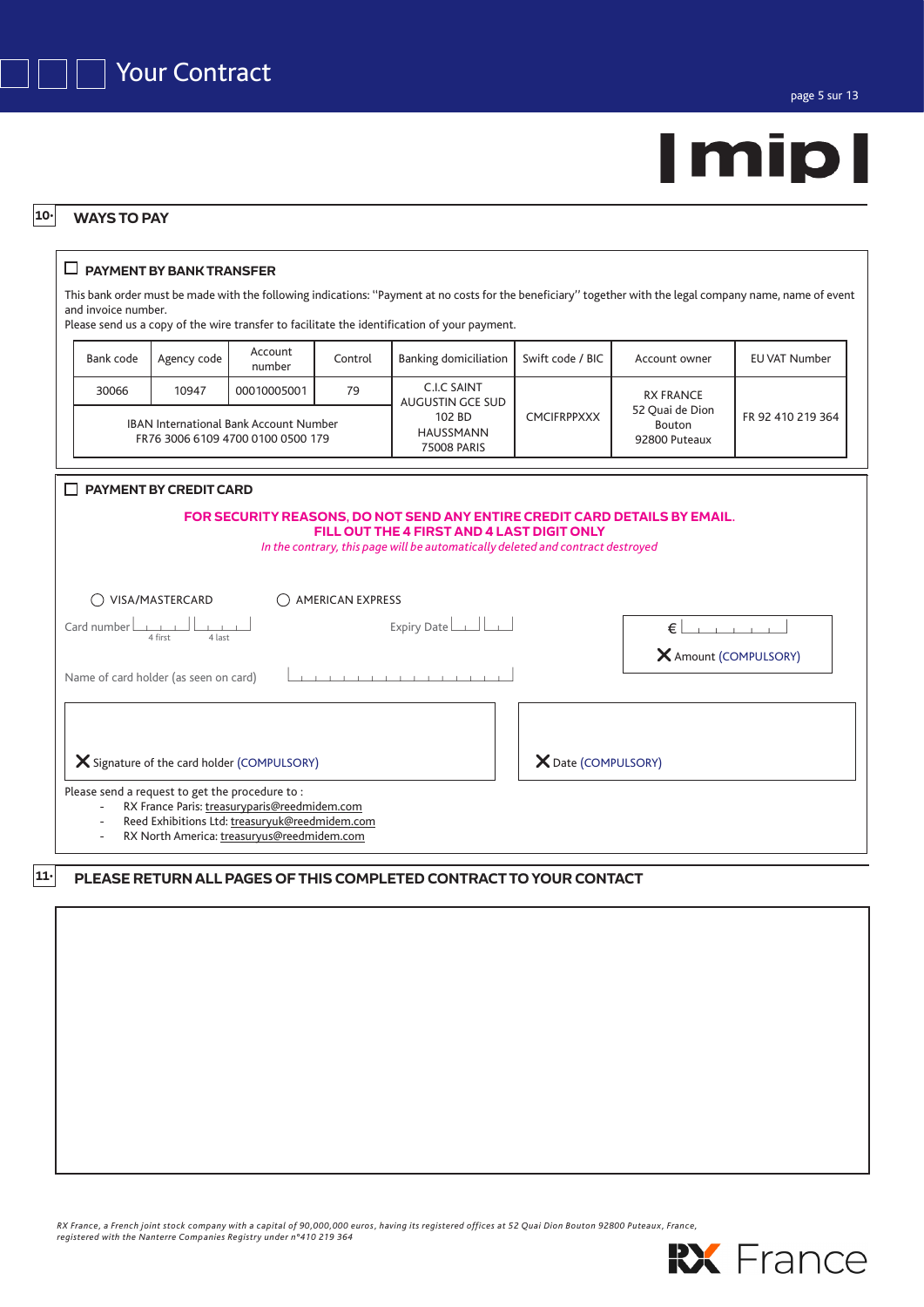# General Tradeshow Rules **Constanting Constant Constant Constant**

1.<br>
The provisions of these Rules (the "Rules") shall apply to any individual or legal entity (such as exhibitors,<br>
sponsors, visitors, speakers, journalists, advertisers and service providers) (the "Participants"), who re

2. Acceptance of Contract Documents<br>signature of any participation contracts and/or any admission to the Event shall be deemed the Participant's<br>originature of any participation contracts and/or any admission to the Semile

3. Amendments to and priority of these Rules<br>The Organiser and to add new,<br>The Organiser reseves the right to decide on all matters not covered by these Rules and to add new,<br>immediately applicable provisions to cover such

4. Postponement, cancellation or interruption of Events :<br>
As postponement of the Event –<br>
In terms of the dates that the Event will be held, provided reasonable prior notification has been given, except<br>
in istuations of

4.2 Cancellation of the Event<br>The following terms and conditions shall apply in the event of cancellation of the Event.<br>If the Organiser observes that the Event cannot take place within the conditions foreseen owing to<br>Exc French Civil Code and, in particular, whether or not these are entirely unpredictable (hereafter "exceptional circumstances") the Organiser may notify the cancellation of the Event.

Shall be qualified as exceptional circumistances the following events: (fire, flood, storn, destruction or unavailability of the venue(s) or location(s) where the Event is to be held, accident, incidental case, strike<br>acti

4.3<br>The Participant entrusts the Organiser with the task of determining whether or not the Event must be<br>The Participant entrusts the Organiser of a threat to public safety and agrees not to institute proceedings<br>against t

4.4 As a result of the terms provided above, in the event of modification, postponement, interruption<br>or cancellation of the Event, the Parties agree that there shall be no recourse to application of the legal<br>provisions r

In the event of modification, postponement, interruption or cancellation of the Event irrespective of their<br>circumstances or motivations, the Participant may not claim any form of compensation from the organiser,<br>except in

5. Admission requirements Persons under the age of 18 may not be admitted to the Event, except with the Organiser's prior written

authorisation.<br>The Organiser reserves the right to refuse entry to or to have expelled, temporarily or permanently, any<br>Participant whose presence, conduct or behaviour threatens the image, peace or safely of the other Par

space assigned to them within the venue or in the vicinity of the Event. Otherwise, the Organiser reserves the<br>right to impose penalties, including refusing admission to the Event.

6.<br>Participants may accreditation of Participants' employees from a single establishment, in a single country. The<br>Organiser may at any time request documentary evidence thereof. In the event a Participant accredits any<br>Or

7. Advertising<br>The Organiser reserves the exclusive right to post advertising and other marketing materials and operate<br>promotions in the Event Venue and in the immediate surrounding area. All forms of advertising are stri

compliance with these requirements, the Organiser may remove such advertising at any time without prior notice. Participants shall not in any form whatsoever display products or services or or businesses that are not Parti

8. Sponsoring Contains are proposed by Participants pursuant to the terms and conditions set Certain of the Organiser's events may be sponsored by Participants pursuant to the terms and conditions set forth in the relevant

9. Photography and filming (audio and video)<br>The Organiser may prohibit the taking of abitographs and/or the making of audio and video recordings by<br>Participants who have not received accreditation from the Organiser for s

10. Unfair competition and parasitic business practices<br>are cherical or similar to those conducted<br>participants formally undertake not to engage in activities that are identical or similar to those conducted<br>in the Event V

11. Accommodation and Travel<br>The Organiser may enter into agreements with hotels, travel agencies and estate agents in order to assist<br>Participants to the extent possible and under the best possible conditions, in finding

12. Assignment and distribution of locations<br>The method of determining the allocation of Stands shall be established by the Organiser and may be<br>changed from time to time, with notice, named "stand change confirmation", t

Any layout plans made available to the Exhibitor are for illustrative purposes only and do not constitute a<br>guarantee that any particular Exhibitor will be positioned next to or near any other Exhibitor. The Organiser<br>will

13.<br>
a.Set-up, installation, set-up, installation, decoration and break-down<br>
a.Set-up, installation, decoration and break-down<br>
in accoration and break-down<br>
in accoration and break-down<br>
in accoration and break-down<br>
th

The Modular Stand Exhibitor may at its sole responsibility, add some materials or installations not included in<br>the Modular Stand range he chose. If so, the Modular Stand Exhibitor will indemnify and hold the Organizer<br>the

c.Ride's security measures<br>In accordance with French LAW n ° 2008-136 of February 13, 2008 regarding Rides safety, Exhibitors<br>demonstrating Rides shall provide, at RX first request, its Ride's initial technical inspection

14. Damage and repairs and the state of the there are proportional the space of Svent Venue. In particular, Exhibitors shall leave their Stand, as well as paye ally as any equipment and materials supplied by the Organiser,

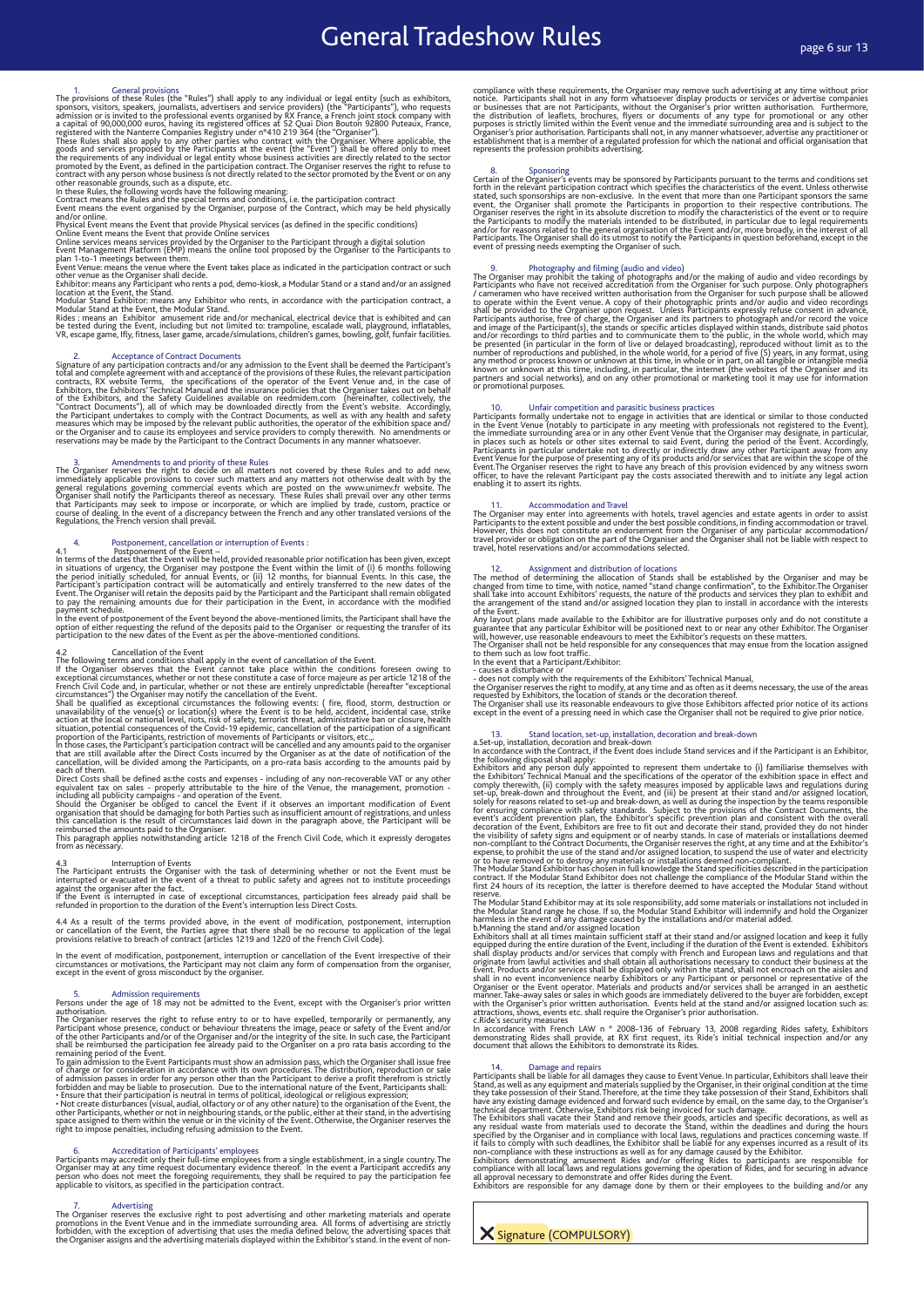# participant to the Event.The Participants that wish to try the activities/ Rides proposed by Exhibitors understand and accept the risks and shall hold harmless the Organiser from any claims.

15.<br>Exhibitors are expressly forbidden from assigning, subletting or exchanging, free of charge or for consideration,<br>all or any part of the locations assigned by the Organiser, including stands and advertising spaces. How

16. Price and payment procedures<br>a many method constant (i) and the payment procedures and time<br>participation fee and ancillary costs payable by the Participant (i) and the payment procedures and time<br>periods (ii) are unil

17. Late payment or non-payment more more than Gaussian correlations in the event of late payment, the Participant shall be liable for late payment penalties calculated at three (3) times the legal late payment, the Parti payment. Participant's failure to comply with the Article "Pirice and payment procedures" clause shall payment<br>automatically cause the amount of the participation fee to become immediately due and payable and/or shall<br>enti

18. Cacellation of participation of participation contract being the participation contract for any reason whatsoever, such participation contract being final and irrevocable. The application of articles J1195 and 1120 of

19.<br>In Intellectual property<br>mission morphy intellectual property rights in and to<br>the content defined below and in the materials exhibited, or that it holds the authorisations necessary to<br>display and/or distribute them

20. Organiser's media and content<br>During the Event, the Organiser's media and content<br>During the Event, the Organiser specific to the Event (hereinafter, the "Organiser's Media") or "Media"). The<br>Organiser is the owner and

pror written agreement.<br>
To ryaniser's Media and Content provided to Participants Participants schowledge and agree that all texts, videos, images, data bases, districtive signs, data in T applications and/or tunctionaliti

21. Online Event management Platform<br>and the comparison pointments between Participants, the Organiser may contract with<br>a provider of an online Event Management Platform (EMP) tool. In order to facilitate the registration respect the EMP website terms.

22. Privacy and Data Policy System and the spiritual by the present document or via the online participants'<br>The Organiser collects participants' personal data by the present document or via the online participants'<br>datab

This personal data can be:<br>
integrated into the online database available to Participants to enable them to prepare the Event, network, promote their business and schedule their business appointments during the Event. In t

23.<br>The Organiser together with laws<br>with all applicable laws and economic sanall at all times during the duration of the Contract comply<br>with all applicable laws and economic sanctions relevant to its duties, obligations

US, EU, UK and UN), and<br>(ii)applicable anti-corruption and related laws, and<br>To help meet this commitment, each Party shall not transact on behalf of the other Party, or cause the other<br>Party to transact, directly or indir

24. Electronic signature<br>Under section issues that the rench Civil Code, the Parties can contractually define the rules for admissibility<br>and admissibility of evidence in the event of litigation.<br>The Parties recognise that

25. Insurance policies necessary for their participation in the Event. The Organiser<br>Participants shall take out all insurance policies necessary for their participation in the Event. The Organiser<br>declines all liability i

26. Limitation of the Organisar silability considers in the participation contract in accordance with professional standards to carry out all services set out in the participation contract in accordance with professional s

The Organiser does not warrant their functioning without interruption or available error-free information and does not make any statement and warranty as for the content of the Website, especially concerning the data uploa

27. Santions the Participant fails to fulfil any of its obligations under the Contract Documents and following formal notice gone unheeded and depending on the circumstances, the Organiser reserves the right to take the f

28. Validity In the event any of the above provisions is held to be void or unenforceable, such provision shall be severed from the agreement without affecting the validity of the other provisions of these Rules.

29. Governing law and jurisdiction The Rules and the Contract Documents are governed by French law. IN THE EVENT OF A DISPUTE CONCERNING THE VALIDITY, INTERPRETATION OR PERFORMANCE OF THIS DOCUMENT, THE PARTIES UNDERTAKE TO SEEK AN AMICABLE RESOLUTION WITH THE POSSIBILITY OF USING A MEDIATOR. IN THE EVENT THAT THE PARTIES FAIL TO REACH AN AMICABLE SOLUTION, THE COURTS OF PARIS SHALL HAVE EXCLUSIVE JURISDICTION TO HEAR SUCH DISPUTE, WHICH THE PARTIES EXPRESSLY ACCEPT.

**X** Signature (COMPULSORY)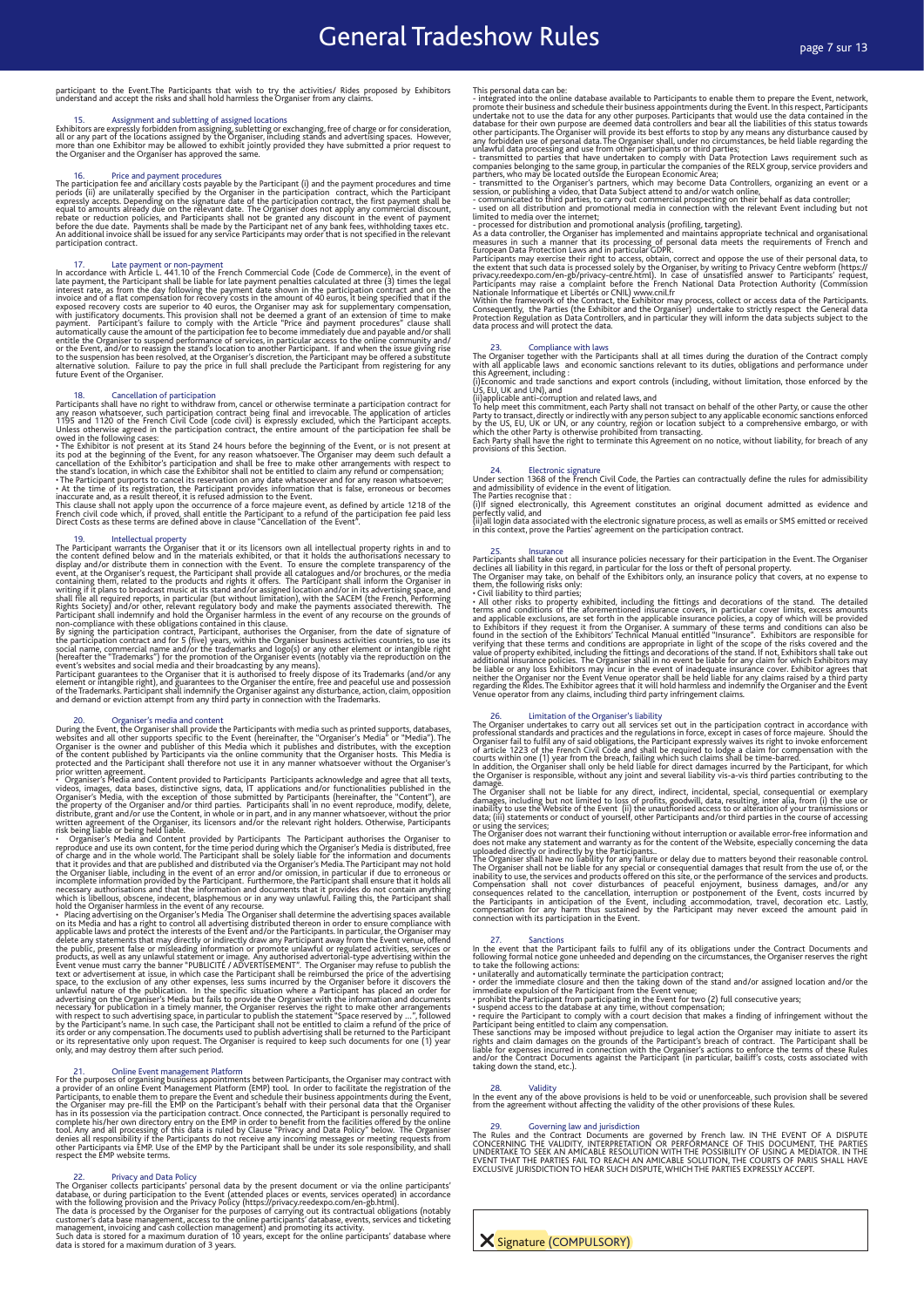## The provisions of the LICENSE: GENERAL TERMS & CONDITIONS

DIGITAL OFFERING (the "General Terms and Conditions") shall apply to any Customer, who requests<br>admission to the ONEMIP Platform managed by RX France, a French joint stock company with a capital of<br>90,000,000 euros, having

shall be defined as RX France, a division of RELX Inc. and the "Customer" or "Participant" shall be defined as the individual or company designated on the agreement order and receiving a License<br>under this Agreement. Each of Management and Customer shall be referred to herein as a "Party" and,<br>collectively, the

The "Digital Offering" shall refer to any virtual services purchased by the Customer on the agreement order (including but not limited to : Directory listing, Company page, Users, Product leads (content), Visibility, Showc

Each of the following are incorporated by reference in this General Terms and Conditions and, therefore, the Agreement: (i) the "Service Documentation" (as provided by Management or made available to all<br>customers on the D

1. LICENSE GRANT<br>Pursuant to the Agreement, Customer hereby receives a limited license<br>(the "License") to participate in the Digital Offering(s) as an exhibitor or other Participant. The License<br>(the "License") to particip

## 2. OWNERSHIP AND MANAGEMENT OF THE DIGITAL OFFERING(S).

Ownership. Customer acknowledges that Management is the sole and exclusive owner of (or the co-<br>owner of, or the exclusive licensee to, as the case may be) the Digital Offering, and all tangible and<br>intangible assets relat

3. PAYMENT TERMS<br>Customer shall pay to Management all amounts due (the "Fee") in accordance with the Agreement and<br>the payment terms included herein. If no payment terms are specified, the Fee shall be due and payable<br>with

Late Fees; Collection Fees.<br>
In accordance with Article L. 441.10 of the French Commercial Code (Code de Commerce), in the event<br>
In accordance with Article L. 441.10 of the French Commercial Code (Code de Commerce), in th

## 4. TERM AND RENEWAL

The Agreement is concluded for one (1) year from the 1st day of the month following the date of the registration/agreement order (the "Date").<br>The registration/agreement order (the "Date"). The summer determinate the same

### 5. ADVERTISEMENTS

All advertisements are subject to Management approval. Management may, at its sole discretion, reallocate advertising or revise the advertising layout. Management may offer new advertisement products or positions throughou

G. ELIGIBLE ACTIVITIES<br>Customer shall present only Customer Materials (as defined herein) directly related to the Digital<br>Offering's industries and of specific interest to Digital Offering Uses.<br>
Offering in the Company Pa

parents, subsidiaries, affiliates, and divisions; each of their respective directors, officers, employees, agents,<br>shareholders and successors; and any other party that may be indicated to Customer by Management,<br>from any

## 7. CUSTOMER MATERIALS; PUBLICITY AND PROMOTION; INTELLECTUAL PROPERTY

"Customer Materials" shall mean any materials, products, or services presented or displayed by Customer, or provided to Management by Customer, in connection unital time Digital Offering, including, without limitation, any

property of Customer. The Management a limited, irrevocable, non-exclusive worldwide royalty free right and license to use, publish, reproduce, and distribute the Customer Materials, in all media formats (whether now know

### 8. NO ASSIGNMENT

No Sub-Licensing. This Agreement (and the License granted hereunder) is non-assignable by Customer.<br>Customer shall not use the License for any other use than the one granted by the Management<br>as described in the registrati part thereof, shall not permit any third party to occupy, utilize, or in any way conduct business in the<br>Company Page or any part thereof, and shall not transfer any rights granted in this Agreement to any third<br>party with

### 9. CUSTOMER CONDUCT

Unless the Digital Offering is open to the general public (a "Consumer Offering"), retail sales are probibited during the Digital Offering and entitle Management to shut down the Company Page and enerove Customer from the

10. REPORT CUSTOMER'S INAPPROPRIATE CONTENT OR BEHAVIOR<br>If you wish to report (i) content that violates our Code of Conduct and / or (ii) any content that<br>violates laws on discrimination, defending terrorism, harassment, v inappropriate content".

We will investigate and do our best to remove the content, if applicable.

11. COMPLIANCE REQUIREMENTS<br>
Customer shall comply with all applicable laws, codes, ordinances, rules and regulations, standards, and<br>
Customer shall comply with all applicable laws, codes, ordinances, rules and regulation

12. CUSTOMER REPRESENTATIVES<br>
All authorized individuals who access the Digital Offering via credentials provided by Management to<br>
All authorized individuals who access the Digital Offering via credentatives'', sub-contra

### 13. DEFAULT IN PRESENTATION

The actual population with product by Customer of the Company Page is a material obligation of<br>Customer and is of the essence of the Agreement. The Company Page must be populated or utilized by<br>Customer at all time. If a C

14. CUSTOMER BREACH<br>
14. CUSTOMER BREACH<br>
If Customer or Customer Representative breaches any provisions of or its obligations under the Agreement<br>
(including those incorporated by reference), (1) Management may immediatel

**X** Signature (COMPULSORY)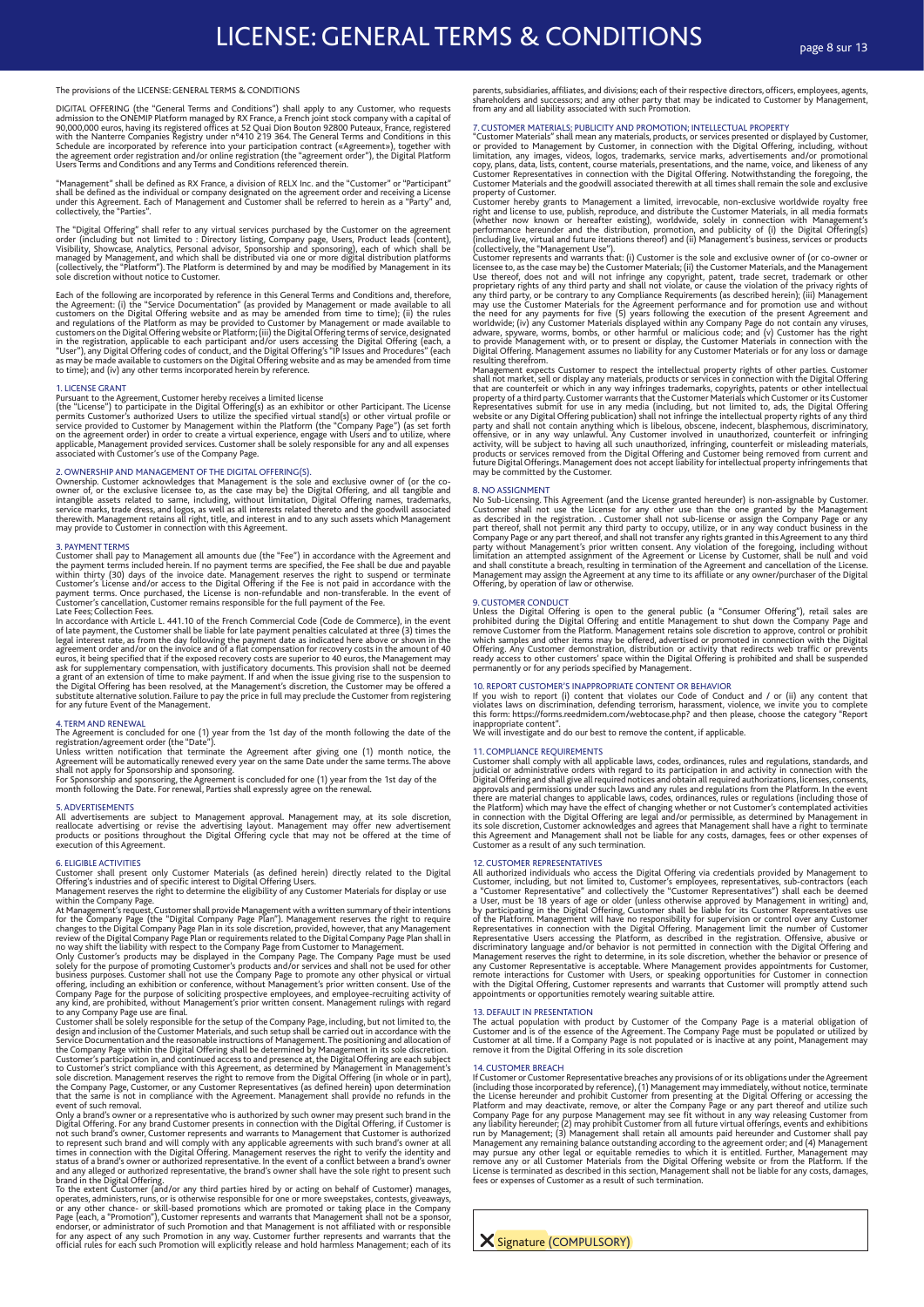15. RESOLUTION OF CERTAIN DISPUTES<br>If there is a dispute or disagreement between (1) Customer and a Digital Offering service provider, (2)<br>If there is a dispute or disagreement between (1) Customer and one or more Users or

16. CUSTOMER DIRECTORY, DIGITAL OFFERING WEBSITE & DIGITAL OFFERING PUBLICATIONS<br>Customer authorizes Management to publish Customer's directory entry on Digital Offering website(s),<br>on the Platform and in any other directo

17. PRIVACY<br>The personal data provided by Customer to Management is necessary for the fulfilment, administration,<br>The personal data provided by Customer to Management is necessary for the fulfilment, administration,<br>manage

18. DUPLICATION AND RECORDING<br>Customer is probibited from making any recordings or taking screen shots or photographs of any part of<br>Customer is prohibited from making any recordings of the Digital Offering, including, but

19. INDEMINITY<br>Customer shall indemnify and hold harmless Management, Digital Offering's owner(s) and sponsors,<br>Customer shall indemnify and hold harmless Management, Digital Offering's owner(s) and sponsors,<br>the Platform'

e. Customer's allegations of infringement against another Customer, including, but not limited to,<br>Customer's service of process on another Customer; or Customer's service of a judicial/administrative<br>order on another Cust

20. LIMITATION OF LIABILITY<br>APINTATION OF LIABILITY and Manugement is not responsible for the actions of any Digital Offering User in connection with the Digital Offering, including, but not limited to, any User's attempt

21. SERVICE LEVEL AGREEMENT<br>In case of Platform disturbance or unavailability we invite you to complete this form: https://forms.<br>reedmidem.com/webtocase.php, and then please, choose the category "Platform disturbance"<br>We

22. INSURANCE<br>
Customer shall take out all insurance policies necessary for their participation in the Digital Offering. The<br>
Customer shall take out additional insurance policies an ecessary. The Management shall take out

23. FORCE MAJEURE<br>
23. FORCE MAJEURE TREAT CONSIDER IN the management or operation of the Digital Offering or the<br>
1f, in the sole discretion of Management under the Agreement are interfered with or rendered impossible or<br>

judicial, and whether constitutional or unconstitutional. Management shall not be responsible for delay, and states, loss, costs or other unfavorable conditions arising by Force Majeure.<br>As used herein, "Technical Impossib

With the exception of the pro-rated refund, Management shall not be responsible for delay, damage, loss, costs or other unfavorable conditions arising by Force Majeure.

24. CONFIDENTIAL INFORMATION<br>
Customer may be exposed to or provided with non-public information which would be deemed<br>
Customer may be exposed to or provided with non-public information ("Confidential Information"), incl

25. NON-DISPARAGEMENT<br>At all times this Agreement is in effect, including, but not limited to, Customer's marketing and<br>promotional activities for the Digital Offering (if any), Customer shall conduct itself in accordance

26. ADMISSION TO DIGITAL OFFERING<br>Management shall have sole control over the access and/or registration policies for Users in connection<br>with the Digital Offering at all times. See Digital Offering website for the admissi

# 27. DATA COLLECTION AND LICENSE

Customers undertake not to use the data for any other purposes. Customer that would use the data<br>contained in the database for their own purpose are deemed data controllers and bear all the liabilities<br>of this status towar

### 28. NOTICES

Any notices to Management shall be given in writing completing this form: https://forms.reedmidem. com/webtocase.php? and then please, choose the category: "Digital Platform" and the subcategory " User inqueries"

## 29. GOVERNING LAW; FORUM SELECTION CLAUSE

The General Terms and Conditions and the Contract Documents are governed by French law. IN THE<br>EVENT OF A DISPUTE CONCERNING THE VALIDITY, INTERPRETATION OR PERFORMANCE OF THIS<br>DOCUMENT, THE PARTIES UNDERTAKE TO SEEK AN AM COURTS OF PARIS SHALL HAVE EXCLUSIVE JURISDICTION TO HEAR SUCH DISPUTE, WHICH THE PARTIES EXPRESSLY ACCEPT

30. RESERVATION OF RIGHTS; NO WAIVER.<br>
Management reserves the right to take any action that is reasonably necessary in the sole judgment<br>
of Management for the protection of the Digital Offering and/or the Users. Neither

## 31. SEVERABILITY

If any provision of this Agreement is judged to be invalid or unenforceable, the defective provision shall<br>first be revised, limited or amended, consistent with the general intent of the provision, such that it<br>is valid an remain enforceable.

## 32. SURVIVAL

Any provision of this Agreement which imposes an obligation after termination or expiration of this Agreement shall survive the termination or expiration of this Agreement.

### 33. HEADINGS

The section headings contained in this Agreement are for reference purposes only and shall not in any way affect the meaning or interpretations of this Agreement.

34. INTEGRATION OF AGREEMENT; NON-RELIANCE; REMEDIES CUMULATIVE<br>This General Terms and Conditions, including the terms incorporated by reference herein, and the entire<br>Agreement constitutes a legal, valid, and binding obli

**X** Signature (COMPULSORY)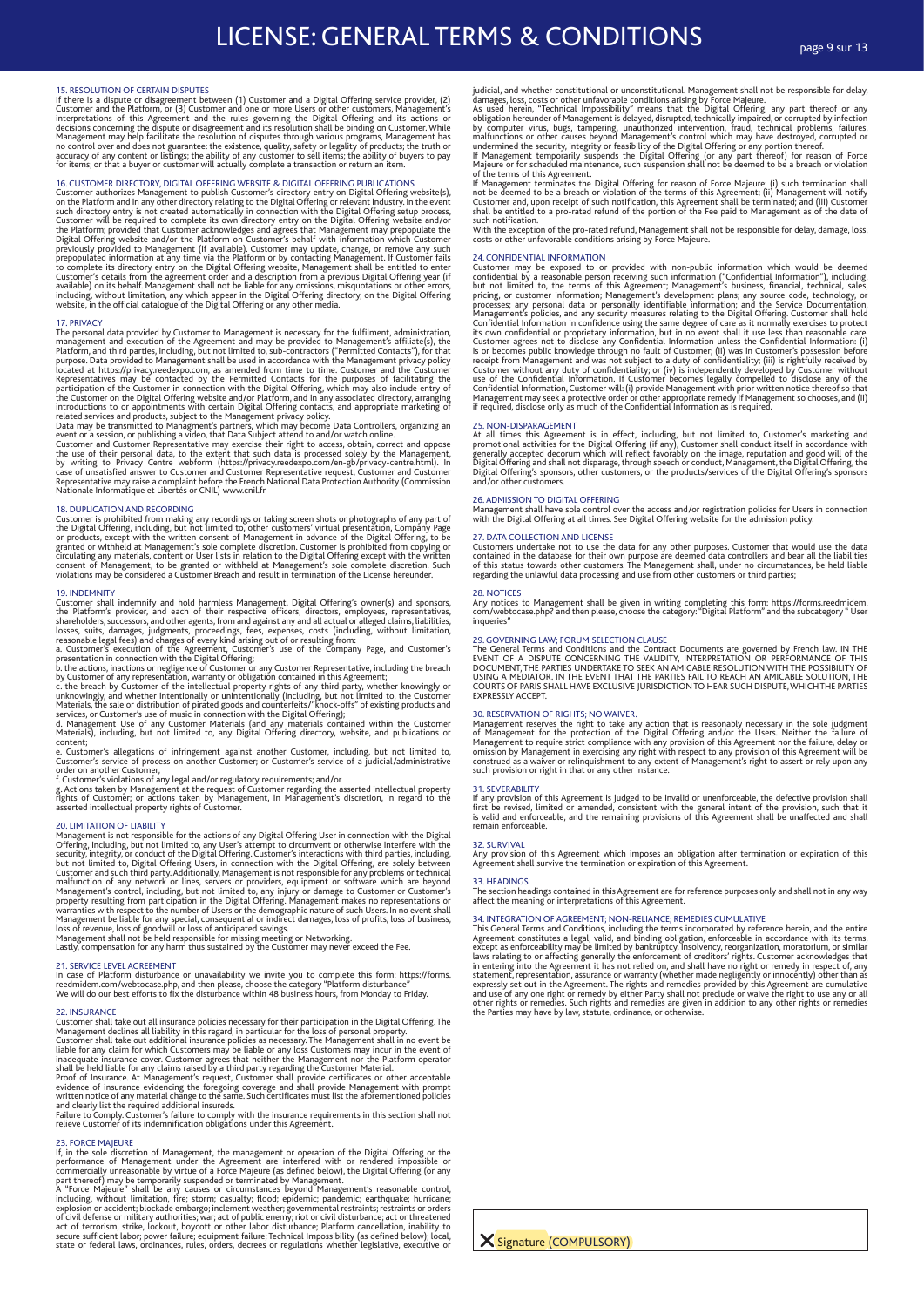# | mip

| $12 \cdot$                                         | <b>APPENDIX: LIST OF INDIVIDUALS ATTENDING THE EVENT</b>                                                                                                                                                                                                                                                                                                                                                                |                                                    |                                               |                 |  |  |  |  |  |
|----------------------------------------------------|-------------------------------------------------------------------------------------------------------------------------------------------------------------------------------------------------------------------------------------------------------------------------------------------------------------------------------------------------------------------------------------------------------------------------|----------------------------------------------------|-----------------------------------------------|-----------------|--|--|--|--|--|
| your login information.                            | A PERSONAL/UNIQUE EMAIL ADDRESS IS MANDATORY for each delegate to access the MIPTV Digital Platform - without an email address, you will not receive<br>Personal Data collected by RX France is used to fulfill request for registration and promote our tradeshows. You may access, update or refuse for this data to be<br>used by writing to Privacy Centre webform (privacy.reedexpo.com/en-gb/privacy-centre.html) |                                                    |                                               |                 |  |  |  |  |  |
| 1. PARTICIPANT:                                    |                                                                                                                                                                                                                                                                                                                                                                                                                         |                                                    |                                               |                 |  |  |  |  |  |
| Ms<br>Mrs<br>Mr                                    |                                                                                                                                                                                                                                                                                                                                                                                                                         |                                                    |                                               |                 |  |  |  |  |  |
| <b>SURNAME</b>                                     |                                                                                                                                                                                                                                                                                                                                                                                                                         |                                                    |                                               |                 |  |  |  |  |  |
| <b>First Name</b>                                  |                                                                                                                                                                                                                                                                                                                                                                                                                         |                                                    |                                               |                 |  |  |  |  |  |
| Job Title                                          |                                                                                                                                                                                                                                                                                                                                                                                                                         |                                                    |                                               |                 |  |  |  |  |  |
|                                                    |                                                                                                                                                                                                                                                                                                                                                                                                                         |                                                    |                                               |                 |  |  |  |  |  |
| Work email<br>Individual email address is required |                                                                                                                                                                                                                                                                                                                                                                                                                         | .                                                  |                                               |                 |  |  |  |  |  |
|                                                    |                                                                                                                                                                                                                                                                                                                                                                                                                         |                                                    |                                               |                 |  |  |  |  |  |
| Please indicate your main activities at the market |                                                                                                                                                                                                                                                                                                                                                                                                                         |                                                    |                                               |                 |  |  |  |  |  |
|                                                    | <b>CONTENT DISTRIBUTION - MEDIA RIGHTS</b>                                                                                                                                                                                                                                                                                                                                                                              |                                                    | <b>CONTENT SOURCING - COMMISSIONING</b>       |                 |  |  |  |  |  |
| 1 - Sales Executive/Sales Agent                    |                                                                                                                                                                                                                                                                                                                                                                                                                         | 9 - Content Buyer                                  |                                               |                 |  |  |  |  |  |
| 2 - Sales & acquisition executive (media rights)   |                                                                                                                                                                                                                                                                                                                                                                                                                         | 10 - Commissionner - Originals Content Development |                                               |                 |  |  |  |  |  |
| 3 - Carriage Deal Sales Executive                  |                                                                                                                                                                                                                                                                                                                                                                                                                         | 11 - Programming                                   |                                               |                 |  |  |  |  |  |
|                                                    | 12 - Scouting<br><b>CONTENT CREATION - RIGHT HOLDERS</b>                                                                                                                                                                                                                                                                                                                                                                |                                                    |                                               |                 |  |  |  |  |  |
|                                                    |                                                                                                                                                                                                                                                                                                                                                                                                                         | 13 - Carriage Deal Buyer                           |                                               |                 |  |  |  |  |  |
| 4 - Producer                                       |                                                                                                                                                                                                                                                                                                                                                                                                                         |                                                    |                                               |                 |  |  |  |  |  |
| 5 - Creative - Author - Development                |                                                                                                                                                                                                                                                                                                                                                                                                                         |                                                    | <b>SERVICES &amp; SUPPORTS</b>                |                 |  |  |  |  |  |
| 6 - Publishing agent                               |                                                                                                                                                                                                                                                                                                                                                                                                                         | 14 - Marketing & Event Management                  |                                               |                 |  |  |  |  |  |
| 7 - IP owner - licensing agent (Consumer products) |                                                                                                                                                                                                                                                                                                                                                                                                                         |                                                    | 15 - Consultant - Business Analyst - strategy |                 |  |  |  |  |  |
|                                                    | <b>FINANCING &amp; INVESTORS</b>                                                                                                                                                                                                                                                                                                                                                                                        |                                                    | 16 - Tech providers - Dubbing - Post-prod     |                 |  |  |  |  |  |
| 8 - Investor - VC                                  |                                                                                                                                                                                                                                                                                                                                                                                                                         |                                                    | <b>OTHERS</b>                                 |                 |  |  |  |  |  |
|                                                    |                                                                                                                                                                                                                                                                                                                                                                                                                         | 17 - Professor - Student                           |                                               |                 |  |  |  |  |  |
|                                                    |                                                                                                                                                                                                                                                                                                                                                                                                                         | 18 - Press - journalist                            |                                               |                 |  |  |  |  |  |
|                                                    |                                                                                                                                                                                                                                                                                                                                                                                                                         | 19 - PR - Talent Agent                             |                                               |                 |  |  |  |  |  |
| Please indicate your Content Genre                 |                                                                                                                                                                                                                                                                                                                                                                                                                         |                                                    |                                               |                 |  |  |  |  |  |
| <b>DOCS - FACTUAL</b>                              | <b>DRAMA - SCRIPTED FORMAT</b>                                                                                                                                                                                                                                                                                                                                                                                          | <b>KIDS</b>                                        | <b>UNSCRIPTED FORMATS</b>                     | <b>NO GENRE</b> |  |  |  |  |  |
| 1 - Adventures - Travel                            | 10 - Thriller                                                                                                                                                                                                                                                                                                                                                                                                           | 21 - Animation                                     | 25 - Formatted Reality                        | 28 - No genre   |  |  |  |  |  |
| 2 - Art - Culture - Sports                         | 11 - Drama                                                                                                                                                                                                                                                                                                                                                                                                              | 22 - Discovery - Education - Doc                   | 26 - Shiny Floor Entertainment                |                 |  |  |  |  |  |
| 3 - Current Affairs - Investigation                | 12 - Comedy                                                                                                                                                                                                                                                                                                                                                                                                             | 23 - Live action Scripted                          | 27 - TV Game Show                             |                 |  |  |  |  |  |
| 4 - Society                                        | 13 - Telenovelas - Soap                                                                                                                                                                                                                                                                                                                                                                                                 | 24 - Live action Unscripted                        |                                               |                 |  |  |  |  |  |
| 5 - Factual - Reality                              | 14 - Crime investigation                                                                                                                                                                                                                                                                                                                                                                                                |                                                    |                                               |                 |  |  |  |  |  |
| 6 - History - Civilization                         | 15 - Historical period drama                                                                                                                                                                                                                                                                                                                                                                                            |                                                    |                                               |                 |  |  |  |  |  |
| 7 - Lifestyle - Entertainment                      | 16 - Sci-Fi - Fantasy                                                                                                                                                                                                                                                                                                                                                                                                   |                                                    |                                               |                 |  |  |  |  |  |
| 8 - Nature - Wildlife                              | 17 - Action - Adventure                                                                                                                                                                                                                                                                                                                                                                                                 |                                                    |                                               |                 |  |  |  |  |  |
| 9 - Science - Technology                           | 18 - Romance                                                                                                                                                                                                                                                                                                                                                                                                            |                                                    |                                               |                 |  |  |  |  |  |

RX France, a French joint stock company with a capital of 90,000,000 euros, having its registered offices at 52 Quai Dion Bouton 92800 Puteaux, France,<br>registered with the Nanterre Companies Registry under n°410 219 364

19 - Horror 20 - Erotic - Adult

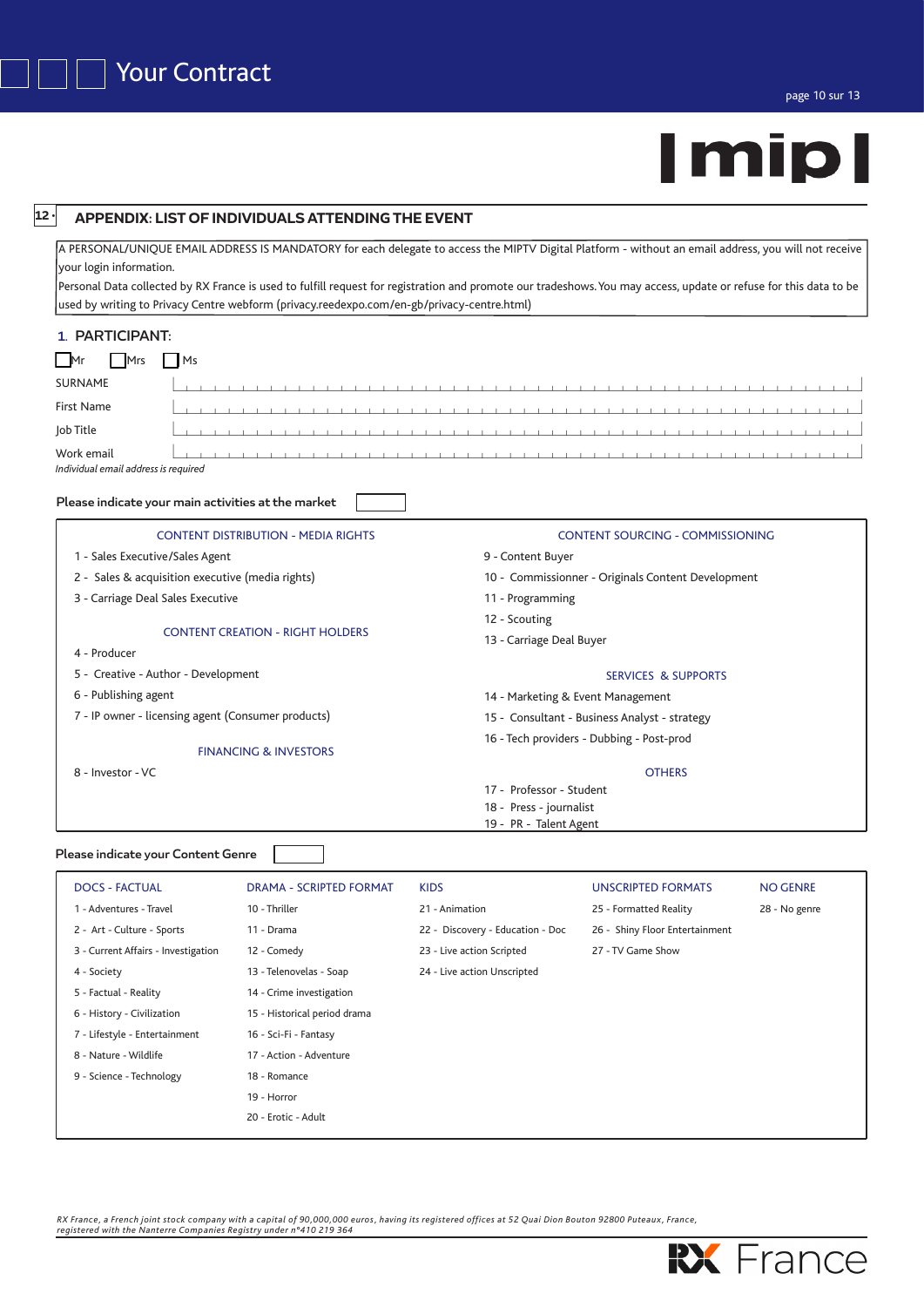| 2. PARTICIPANT:                                                |                                                                        |  |  |  |
|----------------------------------------------------------------|------------------------------------------------------------------------|--|--|--|
| 1 <sub>Ms</sub><br>l Mr<br>Mrs                                 |                                                                        |  |  |  |
| <b>SURNAME</b>                                                 | .                                                                      |  |  |  |
| <b>First Name</b>                                              |                                                                        |  |  |  |
| Job Title                                                      | .                                                                      |  |  |  |
| Work email<br>Individual email address is required             |                                                                        |  |  |  |
| Please indicate your main activities at the market             |                                                                        |  |  |  |
| <b>CONTENT DISTRIBUTION - MEDIA RIGHTS</b>                     | <b>CONTENT SOURCING - COMMISSIONING</b>                                |  |  |  |
| 1 - Sales Executive/Sales Agent                                | 9 - Content Buyer                                                      |  |  |  |
| 2 - Sales & acquisition executive (media rights)               | 10 - Commissionner - Originals Content Development<br>11 - Programming |  |  |  |
| 3 - Carriage Deal Sales Executive                              |                                                                        |  |  |  |
|                                                                | 12 - Scouting                                                          |  |  |  |
| <b>CONTENT CREATION - RIGHT HOLDERS</b><br>4 - Producer        | 13 - Carriage Deal Buyer                                               |  |  |  |
| 5 - Creative - Author - Development                            | <b>SERVICES &amp; SUPPORTS</b>                                         |  |  |  |
| 6 - Publishing agent                                           | 14 - Marketing & Event Management                                      |  |  |  |
| 7 - IP owner - licensing agent (Consumer products)             | 15 - Consultant - Business Analyst - strategy                          |  |  |  |
| <b>FINANCING &amp; INVESTORS</b>                               | 16 - Tech providers - Dubbing - Post-prod                              |  |  |  |
| 8 - Investor - VC                                              | <b>OTHERS</b>                                                          |  |  |  |
|                                                                | 17 - Professor - Student                                               |  |  |  |
|                                                                | 18 - Press - journalist                                                |  |  |  |
|                                                                | 19 - PR - Talent Agent                                                 |  |  |  |
| Please indicate your Content Genre                             |                                                                        |  |  |  |
| DOCS EACTILAL<br><b>DDAMA</b><br>COUDTED EODMAT<br><b>VIDC</b> | <b>IINICODIDTED EODMATC</b><br>NIO CENIDE                              |  |  |  |

| <b>DOCS - FACTUAL</b>               | DRAMA - SCRIPTED FORMAT      | <b>KIDS</b>                      | <b>UNSCRIPTED FORMATS</b>      | <b>NO GENRE</b> |
|-------------------------------------|------------------------------|----------------------------------|--------------------------------|-----------------|
| 1 - Adventures - Travel             | 10 - Thriller                | 21 - Animation                   | 25 - Formatted Reality         | 28 - No genre   |
| 2 - Art - Culture - Sports          | 11 - Drama                   | 22 - Discovery - Education - Doc | 26 - Shiny Floor Entertainment |                 |
| 3 - Current Affairs - Investigation | 12 - Comedy                  | 23 - Live action Scripted        | 27 - TV Game Show              |                 |
| 4 - Society                         | 13 - Telenovelas - Soap      | 24 - Live action Unscripted      |                                |                 |
| 5 - Factual - Reality               | 14 - Crime investigation     |                                  |                                |                 |
| 6 - History - Civilization          | 15 - Historical period drama |                                  |                                |                 |
| 7 - Lifestyle - Entertainment       | 16 - Sci-Fi - Fantasy        |                                  |                                |                 |
| 8 - Nature - Wildlife               | 17 - Action - Adventure      |                                  |                                |                 |
| 9 - Science - Technology            | 18 - Romance                 |                                  |                                |                 |
|                                     | 19 - Horror                  |                                  |                                |                 |
|                                     | 20 - Erotic - Adult          |                                  |                                |                 |
|                                     |                              |                                  |                                |                 |

RX France, a French joint stock company with a capital of 90,000,000 euros, having its registered offices at 52 Quai Dion Bouton 92800 Puteaux, France,<br>registered with the Nanterre Companies Registry under n°410 219 364

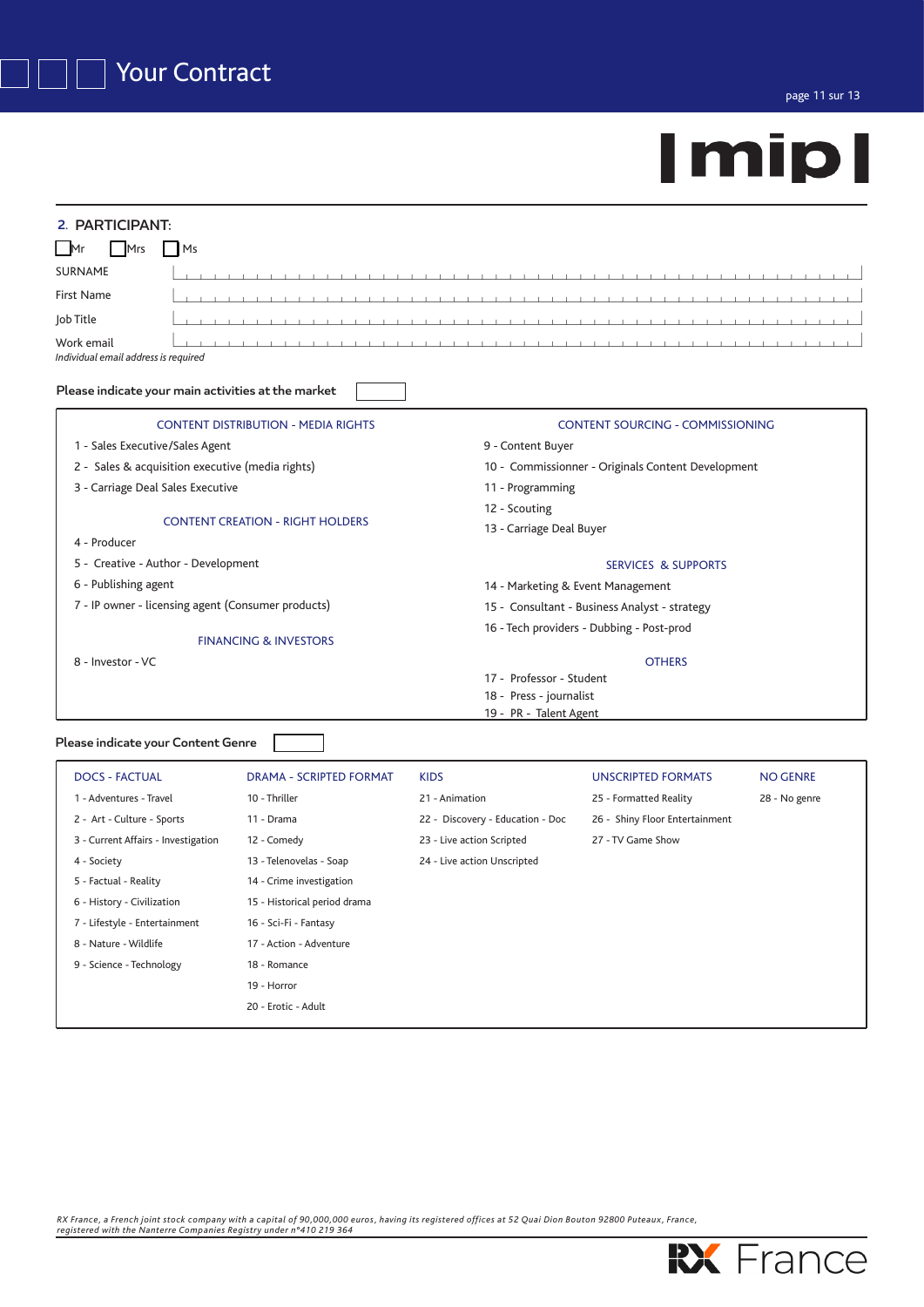| 3. PARTICIPANT:                                                 |                                                                                     |  |  |
|-----------------------------------------------------------------|-------------------------------------------------------------------------------------|--|--|
| Ms<br>l Mr<br>Mrs                                               |                                                                                     |  |  |
| <b>SURNAME</b><br>$1 - 1 - 1 - 1$                               | <b>Contract Contract Contract</b><br>$\sim$ 10<br><b>Contract Contract Contract</b> |  |  |
| <b>First Name</b><br>.                                          |                                                                                     |  |  |
| Job Title                                                       |                                                                                     |  |  |
| Work email<br>Individual email address is required              |                                                                                     |  |  |
| Please indicate your main activities at the market              |                                                                                     |  |  |
| <b>CONTENT DISTRIBUTION - MEDIA RIGHTS</b>                      | <b>CONTENT SOURCING - COMMISSIONING</b>                                             |  |  |
| 1 - Sales Executive/Sales Agent                                 | 9 - Content Buyer                                                                   |  |  |
| 2 - Sales & acquisition executive (media rights)                | 10 - Commissionner - Originals Content Development                                  |  |  |
| 3 - Carriage Deal Sales Executive                               | 11 - Programming                                                                    |  |  |
|                                                                 | 12 - Scouting                                                                       |  |  |
| <b>CONTENT CREATION - RIGHT HOLDERS</b>                         | 13 - Carriage Deal Buyer                                                            |  |  |
| 4 - Producer                                                    |                                                                                     |  |  |
| 5 - Creative - Author - Development                             | <b>SERVICES &amp; SUPPORTS</b>                                                      |  |  |
| 6 - Publishing agent                                            | 14 - Marketing & Event Management                                                   |  |  |
| 7 - IP owner - licensing agent (Consumer products)              | 15 - Consultant - Business Analyst - strategy                                       |  |  |
| <b>FINANCING &amp; INVESTORS</b>                                | 16 - Tech providers - Dubbing - Post-prod                                           |  |  |
| 8 - Investor - VC                                               | <b>OTHERS</b>                                                                       |  |  |
|                                                                 | 17 - Professor - Student                                                            |  |  |
|                                                                 | 18 - Press - journalist                                                             |  |  |
|                                                                 | 19 - PR - Talent Agent                                                              |  |  |
| Please indicate your Content Genre                              |                                                                                     |  |  |
| <b>DOCS - FACTUAL</b><br>DRAMA - SCRIPTED FORMAT<br><b>KIDS</b> | <b>UNSCRIPTED FORMATS</b><br><b>NO GENRE</b>                                        |  |  |

| <b>DOCS - FACTUAL</b>               | DRAMA - SCRIPTED FORMAT      | <b>KIDS</b>                      | <b>UNSCRIPTED FORMATS</b>      | <b>NO GENRE</b> |
|-------------------------------------|------------------------------|----------------------------------|--------------------------------|-----------------|
| 1 - Adventures - Travel             | 10 - Thriller                | 21 - Animation                   | 25 - Formatted Reality         | 28 - No genre   |
| 2 - Art - Culture - Sports          | 11 - Drama                   | 22 - Discovery - Education - Doc | 26 - Shiny Floor Entertainment |                 |
| 3 - Current Affairs - Investigation | 12 - Comedy                  | 23 - Live action Scripted        | 27 - TV Game Show              |                 |
| 4 - Society                         | 13 - Telenovelas - Soap      | 24 - Live action Unscripted      |                                |                 |
| 5 - Factual - Reality               | 14 - Crime investigation     |                                  |                                |                 |
| 6 - History - Civilization          | 15 - Historical period drama |                                  |                                |                 |
| 7 - Lifestyle - Entertainment       | 16 - Sci-Fi - Fantasy        |                                  |                                |                 |
| 8 - Nature - Wildlife               | 17 - Action - Adventure      |                                  |                                |                 |
| 9 - Science - Technology            | 18 - Romance                 |                                  |                                |                 |
|                                     | 19 - Horror                  |                                  |                                |                 |
|                                     | 20 - Erotic - Adult          |                                  |                                |                 |
|                                     |                              |                                  |                                |                 |